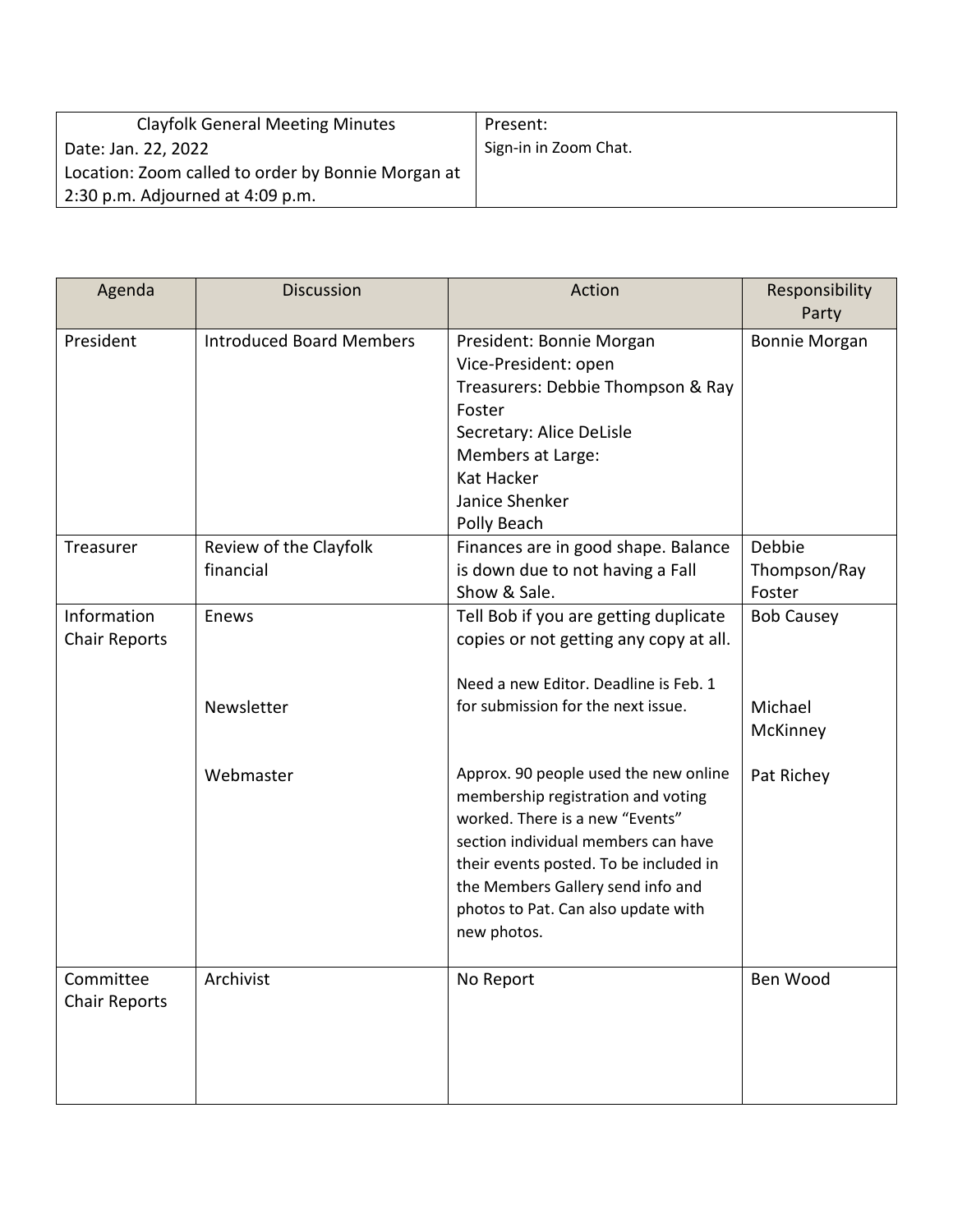|      | <b>Empty Bowls</b>                 | Peace House reported that their                                                                                                                                                                                                                                                                                            | Polly Beach                                                |
|------|------------------------------------|----------------------------------------------------------------------------------------------------------------------------------------------------------------------------------------------------------------------------------------------------------------------------------------------------------------------------|------------------------------------------------------------|
|      | Jackson County                     | online event raised \$8385.                                                                                                                                                                                                                                                                                                |                                                            |
|      | Josephine County<br>Douglas County | Bernie and Janice are retiring.<br>Roxanne Hunnicutt will step in.<br>Looking for a second person to help<br>Roxanne.<br>No report                                                                                                                                                                                         | <b>Bernie</b><br>DeLallo/Janice<br>Shenker<br>Peppi Melick |
|      |                                    |                                                                                                                                                                                                                                                                                                                            |                                                            |
|      | Library                            | Books purchased and donated to<br>Jackson County Library. Josephine<br>County Library is only accepting<br>monetary donations at present.<br>Librarians requested and received<br>some books for children, which may<br>also be appropriate for beginning<br>adult potters. Send ideas for<br>additional books to Viviana. | Viviana Padilla                                            |
|      | Membership                         | New members were sent a welcome<br>letter, latest Newsletter and current<br>information including meeting<br>announcement.                                                                                                                                                                                                 | <b>Bob Causey</b>                                          |
|      | Points                             | Patt will send list of meeting<br>attendees. Members should make<br>sure they are on the list to get point<br>for attending.                                                                                                                                                                                               | Patt Causey                                                |
|      | Program/Activity                   | Need new chair                                                                                                                                                                                                                                                                                                             | Empty                                                      |
|      | Scholarship                        | Invited members, particularly new<br>members, to join this fun<br>committee. 2-4 people needed.<br>Most work is done Mar-May and<br>finishes in June. Members verify<br>contact info at schools where<br>application packets are sent, review<br>applications and choose recipients.                                       | <b>Betsy Moore</b>                                         |
| Show |                                    | Medford Armory reserved for usual<br>weekend in Nov. Proceeding<br>assuming show will happen.                                                                                                                                                                                                                              | Michael<br>McKinney                                        |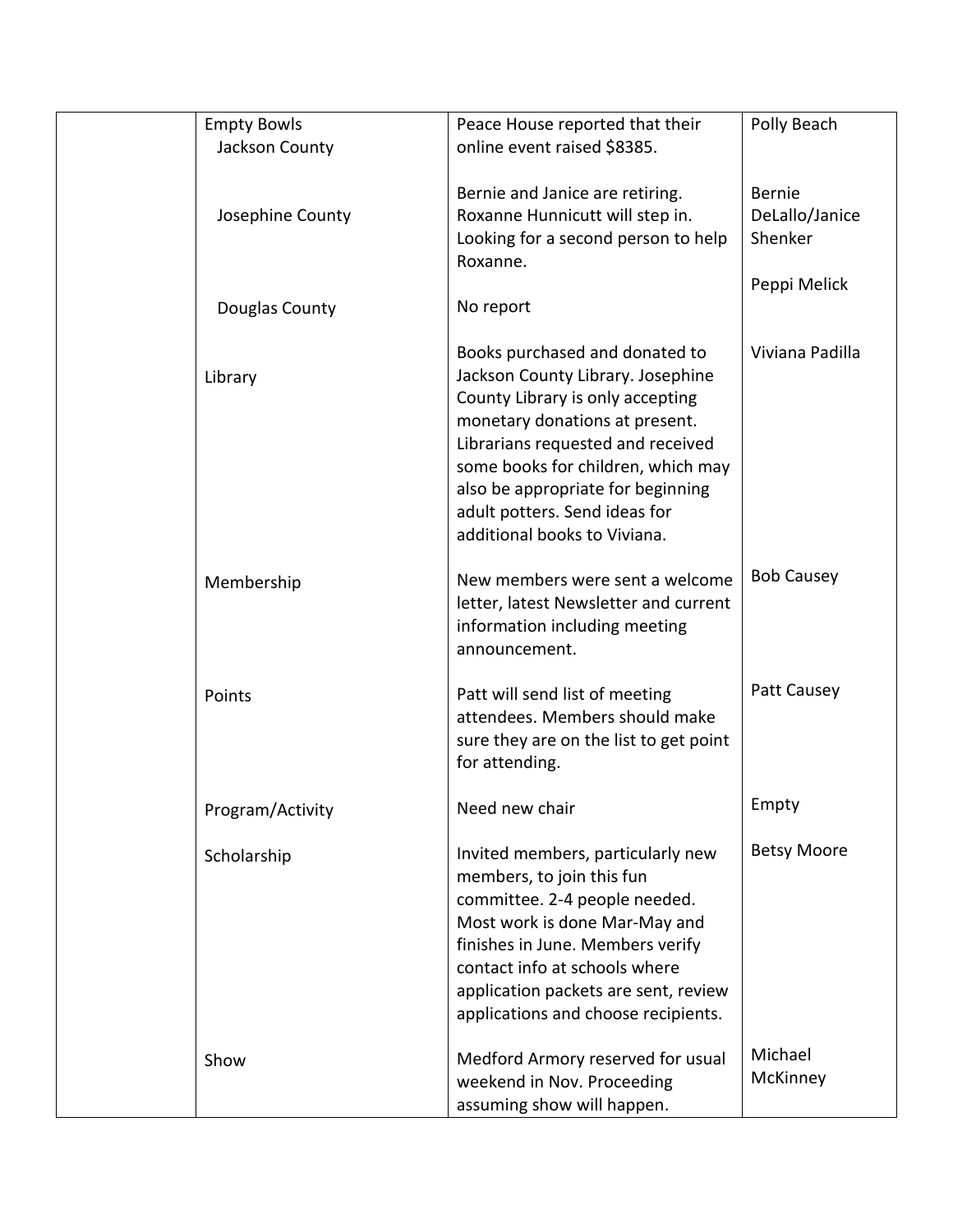|                        | Workshop                   | Tea Duong will present a workshop<br>May 14-15 at South Medford High<br>School. Hands on. Several members<br>gave Tea accolades for his skill and<br>presentation style.<br>A second workshop is being<br>considered. Possibly Deb<br>Schwarzkopf, Richard Roth. Open to<br>suggestions from membership. | Carole Hayne/Jim<br>Nordal |
|------------------------|----------------------------|----------------------------------------------------------------------------------------------------------------------------------------------------------------------------------------------------------------------------------------------------------------------------------------------------------|----------------------------|
|                        | Social media               | No Report                                                                                                                                                                                                                                                                                                | Sandy Brown                |
| General<br>Information | Web site                   | Reduce redundancy and improve<br>accessibility.                                                                                                                                                                                                                                                          | The Board                  |
|                        | Spring Show and Sale       | Polly and Kat will work with Bob<br>Causey to create a survey for Survey<br>Monkey to determine level of<br>interest among membership.                                                                                                                                                                   |                            |
|                        | Glaze Study Group          | Marydee Bombick will lead. Hold at<br>Ashland Art Works.                                                                                                                                                                                                                                                 |                            |
|                        | Open studio tour           | Nancy Adams will work with Bob<br>Causey to create a survey for Survey<br>Monkey to determine level of<br>interest among membership.                                                                                                                                                                     |                            |
|                        | Opportunities              | Contact Bonnie Morgan to learn<br>more.<br><b>Vice President</b><br>Newsletter Editor<br>Program Chair<br>Empty Bowls - Josephine County -<br>work with Roxanne Hunnicutt                                                                                                                                |                            |
|                        | Business meeting adjourned | $3:48$ pm                                                                                                                                                                                                                                                                                                | <b>Bonnie Morgan</b>       |
| Program                | Show & Tell                | Ceramic.school<br>Janice described her experience<br>with this online workshop series.                                                                                                                                                                                                                   | Janice Shenker             |